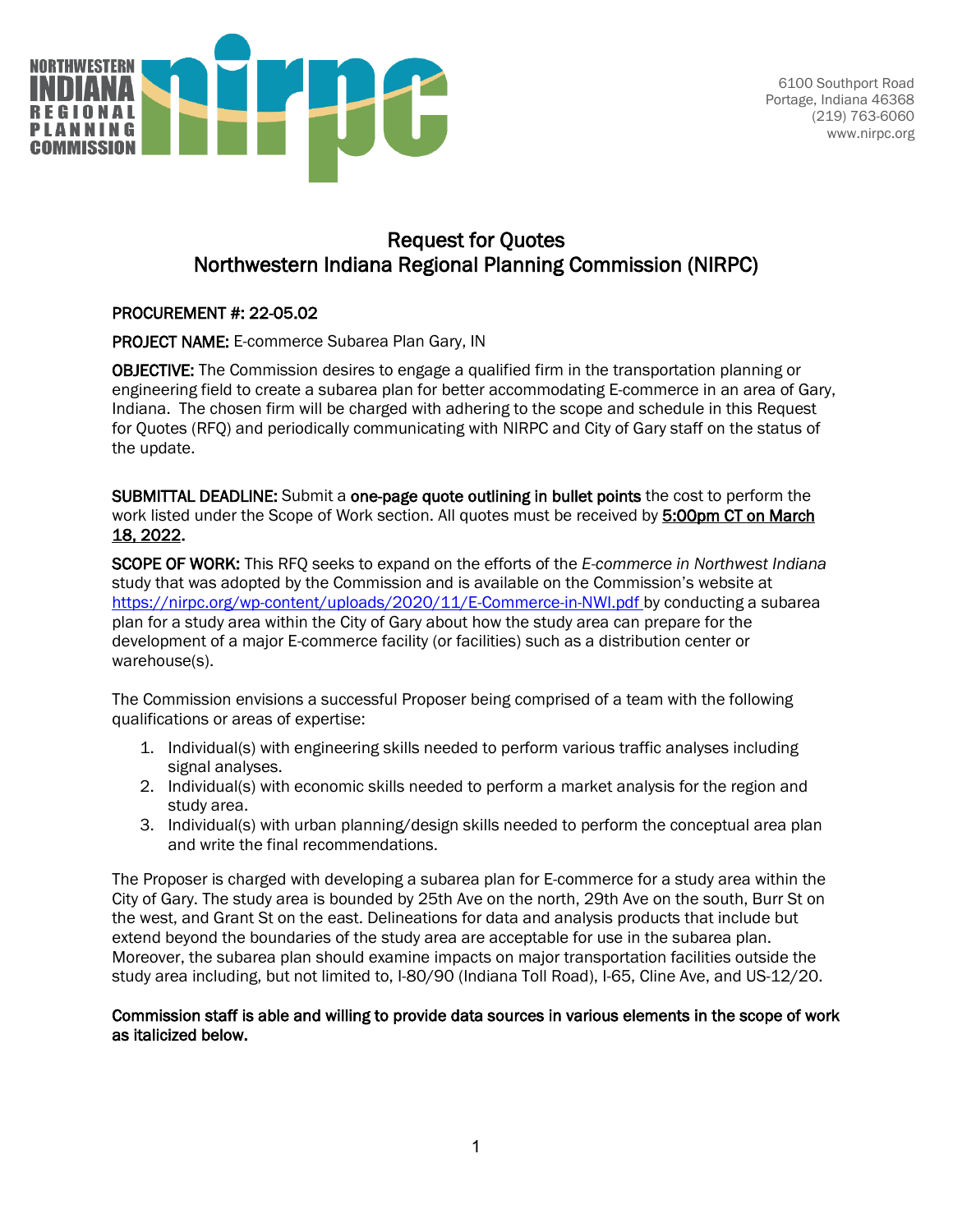The E-commerce subarea plan shall include the following components: existing conditions, market study, conceptual area plan, and final recommendations. The following paragraphs describe the required subcomponents for each of these components.

Existing Conditions: Respondents must explain how their proposal would present the following existing conditions in the subarea plan:

- 1. Demographic and socioeconomic data including population, employment, and workforce, broken down by sector, for the subarea versus in the City of Gary at large and in the Commission's region (Lake, Porter, and LaPorte Counties). *Commission staff can provide tabular population and employment data.*
- 2. Proximity to major suppliers, producers, and customers.
- 3. Roadway transportation system performance including traffic volumes; vehicle miles and vehicle hours traveled; arterial, intersection, and interchange levels of service (LOS); signalization status and timings; and inflow/outflow analysis of traffic demand for the study area. *Commission staff can provide traffic volumes, vehicle miles traveled, vehicle hours traveled, arterial level of service (LOS), and inflow/outflow analysis of traffic demand data.*
- 4. Trucking and freight specific system performance including truck volumes broken down by classification, truck bottleneck locations (if any), geometric suitability of roadway facilities to incorporate trucks, commodity analysis broken down by weight and value of freight flows, identification for any major trucking activity generators including their queue lengths and dwell times.
- 5. Transit system connectivity of fixed-route networks, South Shore Line, deviated fixed-route, and paratransit options. *Commission staff can provide updated fixed-route networks and stop locations as well as contact information for the various providers.*
- 6. Connectivity of the study area to other freight modes including railroads, maritime ports, and the Gary/Chicago International Airport. *Commission staff can provide Geographic Information Systems location data for these other freight modes.*
- 7. Land use and zoning information for the subarea. *Commission staff as well as City of Gary staff can provide land use and zoning information.*
- 8. Vacancy status (residential and non-residential) for parcels within the study area.
- 9. Environmental conditions including brownfield and/or Superfund sites, flood plains, wetlands, and other environmental red flags. *Commission staff can provide locations of brownfields, Superfund sites, flood plains, and wetlands.*
- 10. Infrastructure locations such as water/sewer mains and service lines, electrical transmission lines and substations, and broadband/fiber access.
- 11. Square footage of commercial and commercial-related mixed-use facilities, light industrial facilities, and any warehouses and distribution centers specifically (if present in the study area).
- 12. Any city or local ordinances that affect E-commerce. *Commission or City of Gary staff can provide a current summary of ordinances that may affect E-commerce.*
- 13. Other relevant existing condition data that the Proposer deems relevant for telling the story about the current situation of E-commerce within the study area.

Market Study: Respondents must explain how their proposal would conduct a market study for the Commission's region and subarea plan that includes the following subcomponents:

- 1. Market drivers, restraints, and future opportunities that may affect the study area market dynamics.
- 2. Consumer purchasing power of the study area and the Commission's region.
- 3. Forecasted growth in consumer purchasing power of the study area and the Commission's region by the year 2030.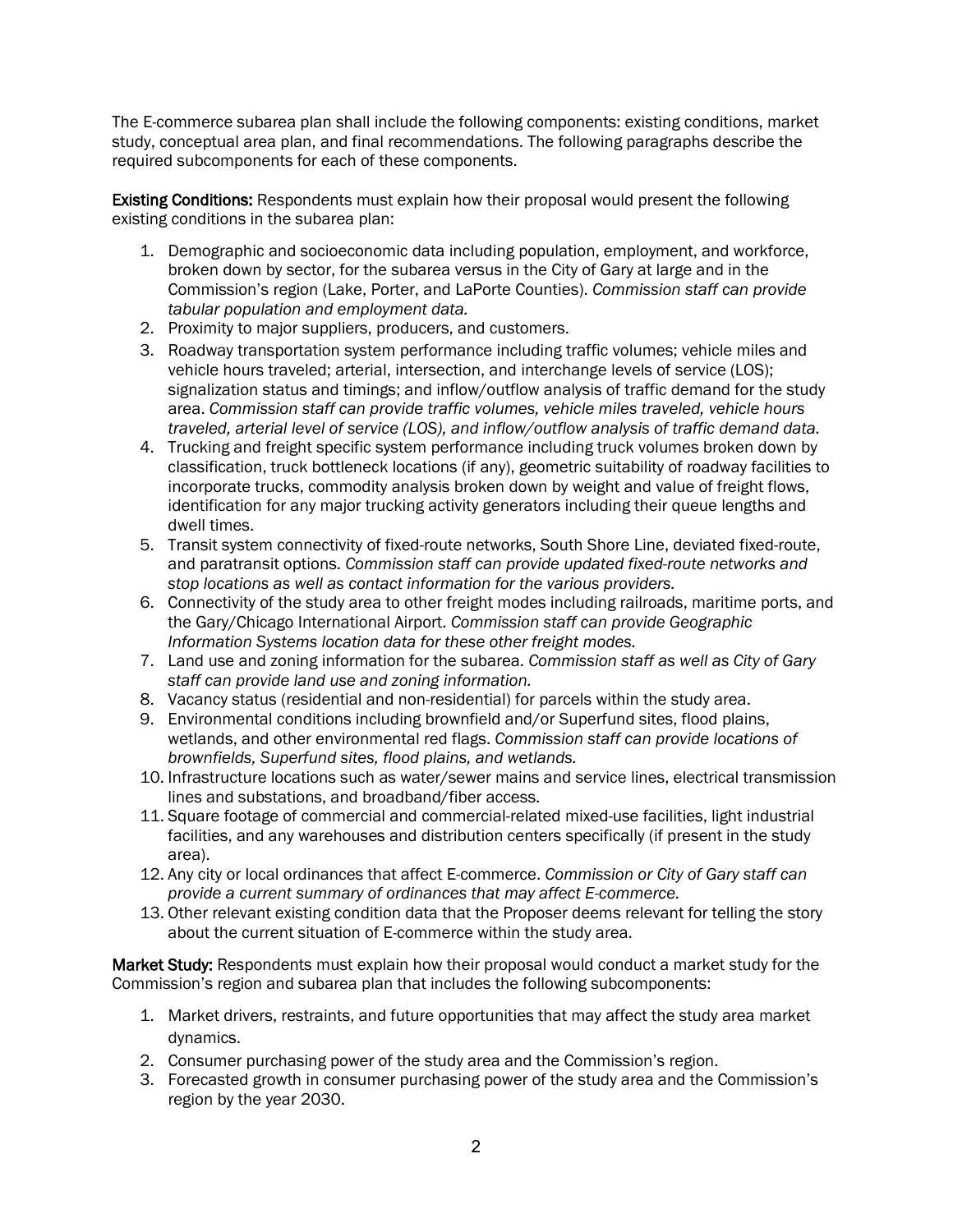- 4. Expected demand (in square feet) of warehousing, distribution center, and other light industry space to accommodate the forecasted growth in E-commerce demand.
- 5. Attendant absorption rate in the study area and forecasted change by 2030.

### Conceptual Area Plan:

- 1. Show a conceptual plan of the development of a 100,000 250,000 square foot (depending on what the market study would support) E-commerce distribution center at the Lake Sandy Jo site (3615 West 25th Ave), and other sites within the study area if unsupported by existing conditions and/or market study, envisioning the sites in 2030 superimposed on an aerial imagery map of the study area (see <http://www.derbyweb.com/594/K-15-Area-Plan> for an example).
- 2. Show roadway transportation system performance impacts by 2030 expected to result from the conceptual plan in subcomponent #1 above.
- 3. Show trucking and freight specific system performance impacts by 2030 that are expected to result from the conceptual plan in subcomponent #1 above.
- 4. Show transit needs by 2030 expected to result from the conceptual plan in subcomponent #1 above.
- 5. Show connectivity impacts to other freight modes by 2030 expected to result from the conceptual plan in subcomponent #1 above.
- 6. Show land use and zoning impacts by 2030 expected to result from the conceptual plan in subcomponent #1 above.
- 7. Show environmental impacts by 2030 expected to result from the conceptual plan in subcomponent #1 above.
- 8. Show infrastructure (water/sewer, electric, and broadband) impacts by 2030 expected to result from the conceptual plan in subcomponent #1 above.
- 9. Show city or local ordinance impacts by 2030 expected to result from the conceptual plan in subcomponent #1 above.

## Final Recommendations:

- 1. Explain a range of recommended interventions to minimize negative impacts to transportation system performance along with cost estimates to support the conceptual area plan.
- 2. Explain a range of recommended interventions to minimize negative impacts to trucking and freight specific performance along with cost estimates to support the conceptual area plan.
- 3. Explain a range of recommended interventions to improve the transit system along with cost estimates to support the conceptual area plan.
- 4. Explain a range of recommended interventions to improve intermodal freight connectivity along with cost estimates to support the conceptual area plan.
- 5. Explain a range of recommended interventions to minimize negative environmental impacts along with cost estimates to support the conceptual area plan.
- 6. Explain a range of recommended interventions to best balance the provider's and developer's infrastructure costs and benefits along with cost estimates to the provider and developer to support the conceptual area plan.